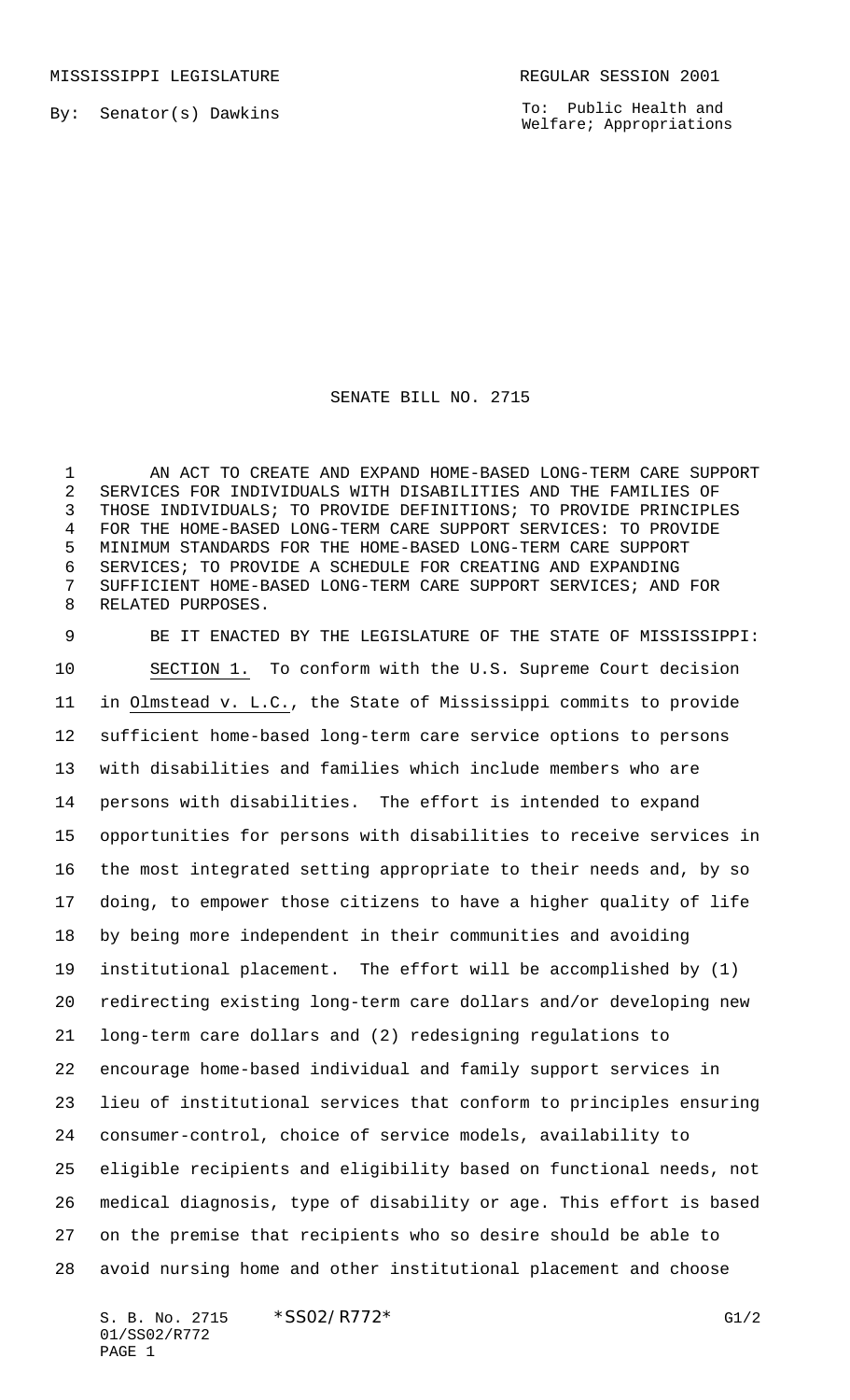their own preferred mode of noninstitutional long-term care.

 SECTION 2. The following definitions shall apply to this act:

 (a) "Activities of daily living (A.D.L.s)" means personal care activities that are routinely part of daily living, including, but not limited to: eating, toileting, dressing, grooming, personal hygiene, bathing and transferring.

 (b) "Agency(ies)" means any and all state agencies which provide long-term care support services to persons with disabilities and their families now or in the future.

 (c) "Consumer" means an individual with a disability of any age who needs or uses support services.

 (d) "Consumer-directed" means a mode of service delivery that gives the recipient of individual and family support services (the consumer) maximum control to select and manage his/her own service plan. This is the preferred mode of service delivery.

 (e) "Disability" means a severe chronic cognitive, psychiatric, emotional, sensory and/or physical disability of a person that:

 (i) Limits ability to perform one or more activities of daily living (A.D.L.s); or

 (ii) Limits ability to perform at least two instrumental activities of daily living (I.A.D.L.s); and

 (iii) Requires substantial supervision, episodic or short-term crisis assistance; and

 (iv) Needs assistance with the performance of health-related tasks; or

S. B. No. 2715 \* SS02/R772\* (v) A child under the age of six who is at risk of developing a disability. (Determined if the child has substantial developmental delay or specific congenital or acquired condition that has a high probability of resulting in a developmental disability if services are not provided.)

```
01/SS02/R772
PAGE 2
```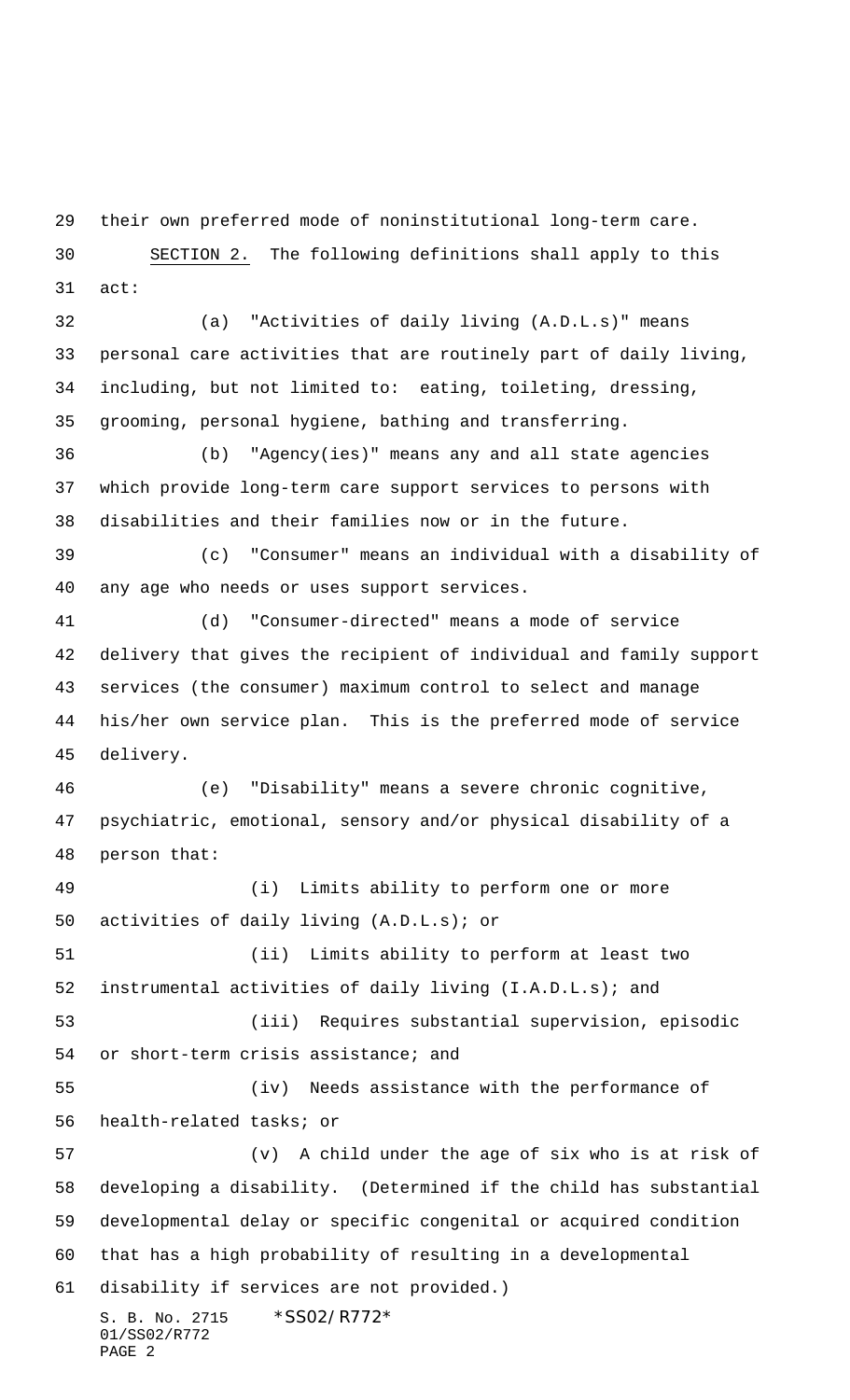(f) "Family" means the person or persons with whom the person with a disability resides and who are primarily responsible for the physical care, health and nurturing of the individual with a disability. The term does not include hospitals, sanitariums, nursing homes, group homes, or any other similar institution.

 (g) "Financial assistance" means a monetary payment to an eligible person with a disability or the family of a person with a disability needed to defray the cost of support services related to the disability. Financial assistance includes, but is not limited to, cash subsidies, cash allowances, cash vouchers or reimbursement to enable eligible persons to acquire support services.

 (h) "Functional need" means the need for personal assistance based on abilities and limitations of individual consumer, regardless of age, medical diagnosis, or other category of disability.

 (i) "Individual and family support services" means goods, services and financial assistance to an individual with a disability or the family of such an individual that are provided to meet the goals of:

 (i) Providing a quality of life comparable to that of similarly situated individuals not having a disability and families not having an individual with a disability; and (ii) Preventing premature or inappropriate out-of-home placement. (iii) Individual and family support services include, but are not limited to, the following: 89 (A) Communication services. (B) Parent education and training. 91 (C) Counseling services. (D) Crisis intervention. (E) Day care.

S. B. No. 2715 \*SS02/R772\* 01/SS02/R772 PAGE 3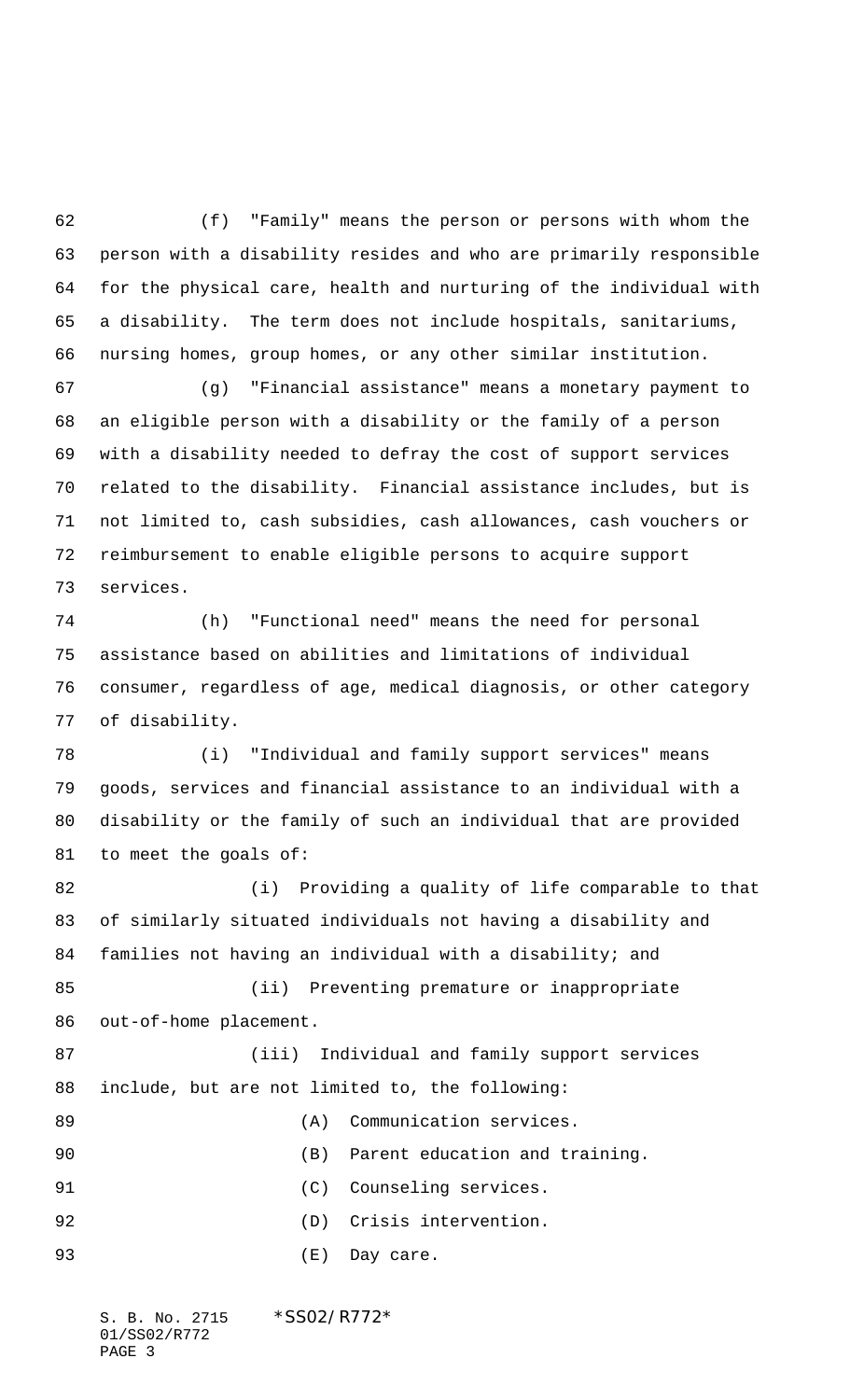| 94  |                                                                    | (F)      | Dental and medical care that are not                       |  |
|-----|--------------------------------------------------------------------|----------|------------------------------------------------------------|--|
| 95  | otherwise covered.                                                 |          |                                                            |  |
| 96  |                                                                    | (G)      | Equipment and supplies and other                           |  |
| 97  | assistive technology.                                              |          |                                                            |  |
| 98  |                                                                    | (H)      | Financial assistance                                       |  |
| 99  |                                                                    | $(\top)$ | Home and vehicle modifications.                            |  |
| 100 |                                                                    | (J)      | Home health services.                                      |  |
| 101 |                                                                    | (K)      | Homemaker services.                                        |  |
| 102 |                                                                    | (L)      | Parent education and training.                             |  |
| 103 |                                                                    | (M)      | Personal assistance services.                              |  |
| 104 |                                                                    | (N)      | Recreation.                                                |  |
| 105 |                                                                    | (0)      | Respite care.                                              |  |
| 106 |                                                                    | (P)      | Self-advocacy training.                                    |  |
| 107 |                                                                    | (Q)      | Service coordination.                                      |  |
| 108 |                                                                    | (R)      | Specialized diagnosis and evaluation.                      |  |
| 109 |                                                                    | (S)      | Specialized nutrition and clothing.                        |  |
| 110 |                                                                    | (T)      | Specified utility costs.                                   |  |
| 111 |                                                                    | (U)      | Therapeutic and nursing services.                          |  |
| 112 |                                                                    | (V)      | Transportation.                                            |  |
| 113 |                                                                    | (W)      | Vocational and employment supports.                        |  |
| 114 | (j)                                                                |          | "Instrumental activities of daily living                   |  |
| 115 | (I.A.D.L.s)" means activities that support the activities of daily |          |                                                            |  |
| 116 | living, including, but not limited to: taking medications,         |          |                                                            |  |
| 117 | managing money, preparing meals, shopping, child care, light       |          |                                                            |  |
| 118 | housekeeping, using the telephone, or getting around the           |          |                                                            |  |
| 119 | community.                                                         |          |                                                            |  |
| 120 | (k)                                                                |          | "Program" means the effort to create and expand            |  |
| 121 | long-term care service options established and committed to in     |          |                                                            |  |
| 122 | Section 1 of this act.                                             |          |                                                            |  |
| 123 |                                                                    |          | SECTION 3. The following principles shall be adhered to in |  |
| 124 | the development and ongoing management of the program:             |          |                                                            |  |
| 125 | Individuals with disabilities and their families<br>(a)            |          |                                                            |  |
| 126 | are best able to determine their own needs and should be empowered |          |                                                            |  |
|     | S. B. No. 2715<br>01/SS02/R772<br>PAGE 4                           |          | *SS02/R772*                                                |  |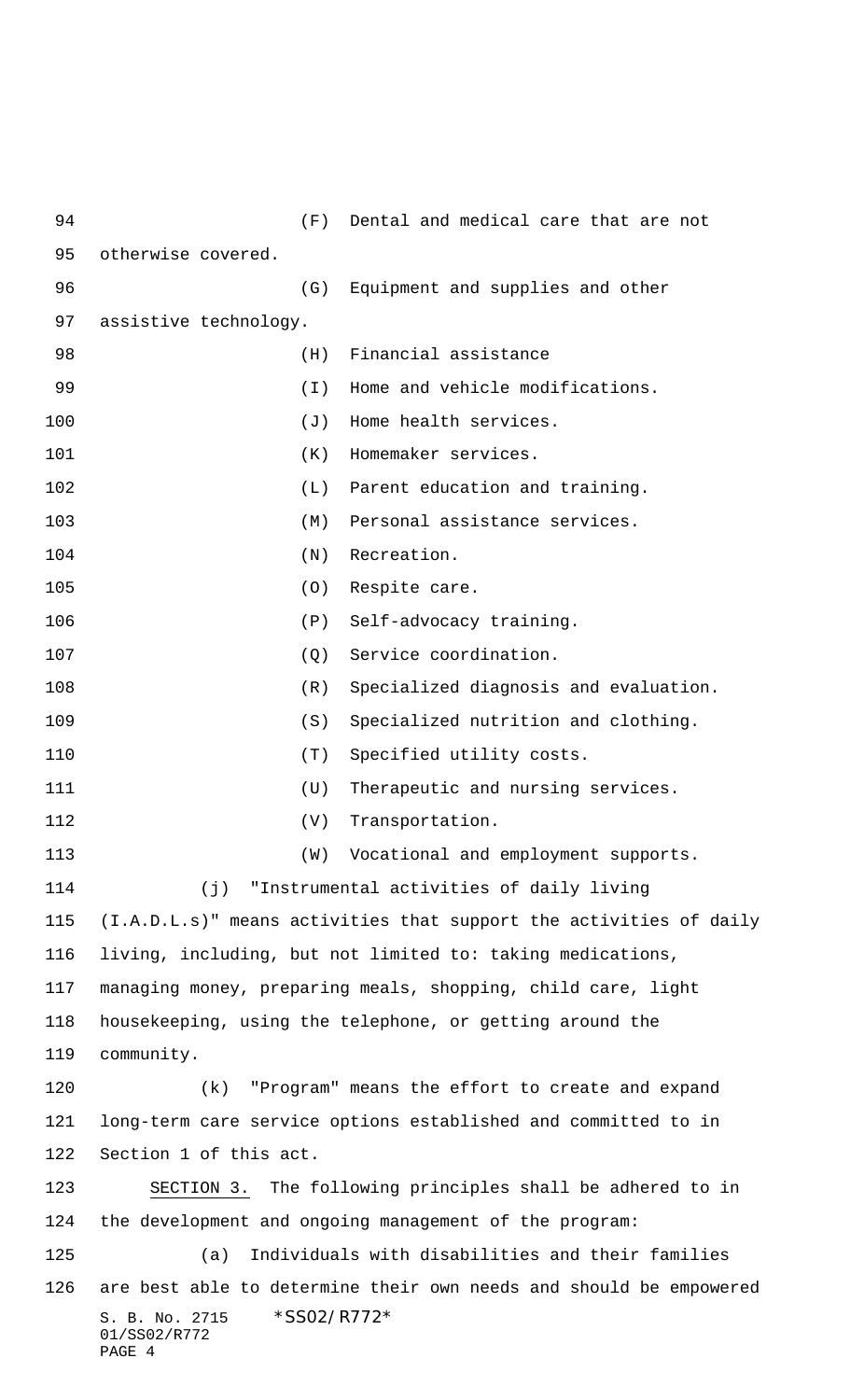to make decisions concerning necessary, desirable, and appropriate services.

 (b) Individuals with disabilities should receive the support necessary for them to live as independently as possible at home if they choose.

 (c) Family support should be responsive to the needs of the entire family unit.

 (d) Supports should be sensitive to the unique needs and strengths of individuals and families.

 (e) Supports should build on existing social networks and natural sources of support.

 (f) Supports will usually be needed throughout the life-span of the individual who has a disability.

 (g) Supports should encourage the integration of people with disabilities into the community as much as possible and when the consumer prefers such integration.

 (h) Support services should be flexible enough to accommodate unique needs of individuals and families as they evolve over time.

 (i) Support services should be consistent with the cultural preferences and orientations of individuals and families.

 (j) Support services should be comprehensive and coordinated across the agencies that provide resources and services, or both, to individuals and families.

 (k) Individual and family home-based support services should be based on the principles for sharing ordinary places, developing meaningful relationships, learning things that are useful, and making choices, as well as increasing the self-esteem and status, and enhancing the reputation of the individuals served.

 (l) Supports should be developed and expanded in the state that are necessary, desirable, and appropriate to support individuals and families.

S. B. No. 2715 \*SS02/R772\* 01/SS02/R772 PAGE 5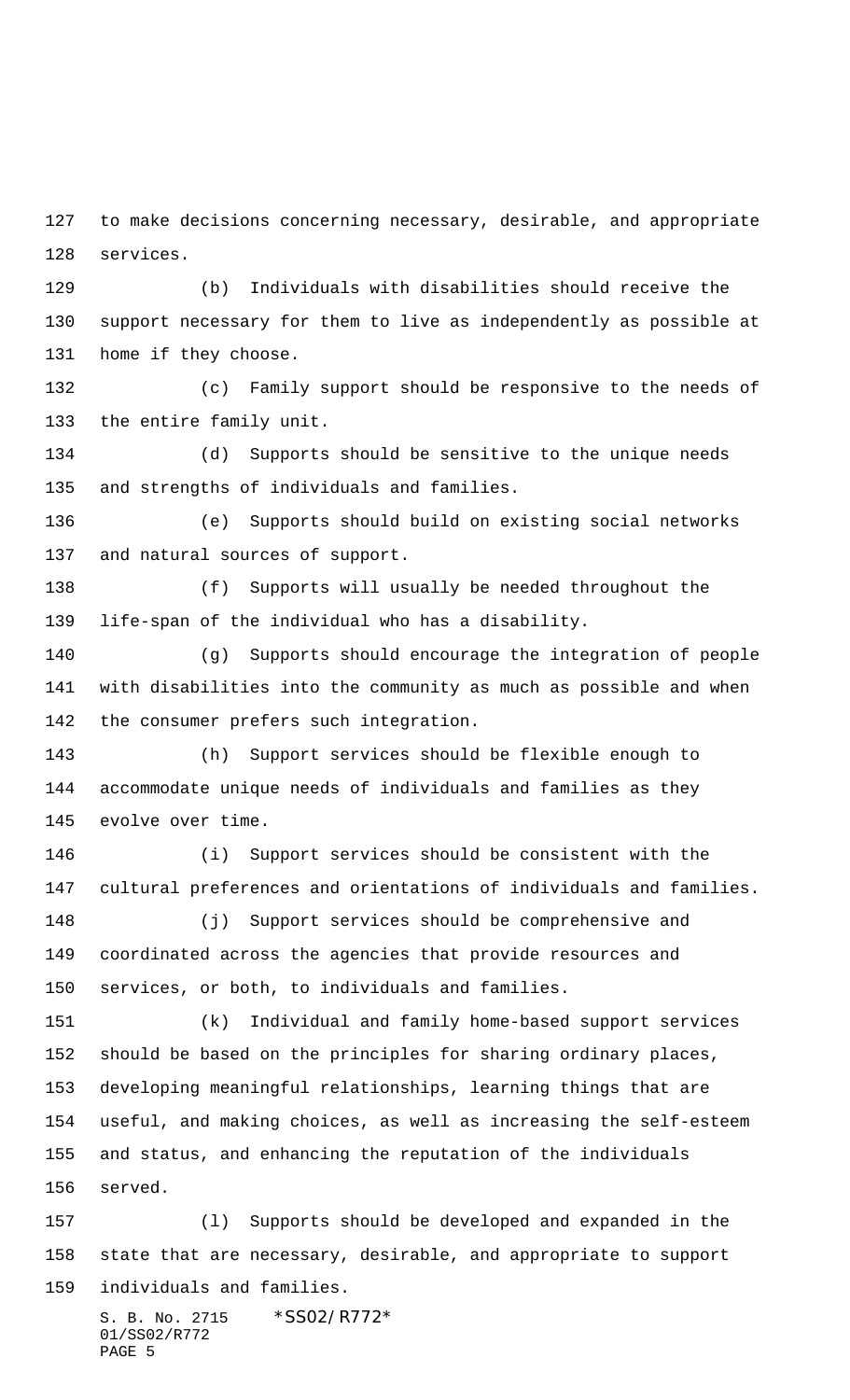(m) The policies of the Program should enhance the development of the individual with a disability and the family. (n) A comprehensive, coordinated system of supports to families effectively uses existing resources and minimizes gaps in supports to families and individuals in all areas of the state. (o) Service coordination is a goal-oriented process for coordination of the range of services needed and wanted by persons with disabilities and their families, and is independent of service provision. (p) No resident who wishes to remain in an institutional setting will be forced to receive support services in a noninstitutional or home-based setting. SECTION 4. (1) All home-based individual and family support service providers through or by the agency(ies) shall meet the following minimum standards: (a) To the maximum extent possible, consumers who so desire shall select, manage, and control their individual and family support services. (b) Eligibility shall be based on functional needs, not medical diagnosis, type of disability, or age. (c) Options for services will be available in the individuals' and families' homes and other independent living environments including, but not limited to, school, work, and recreational settings. (d) The service system shall be capable of providing individual and family support services twenty-four (24) hours a day, seven (7) days a week, and, when necessary, provide back-up and emergency services. (e) Co-payments and cost-sharing will be required of individuals and families whose adjusted gross incomes exceed two hundred twenty-five percent (225%) of the federal poverty level. However, co-payments and cost-sharing requirements will be structured so that they are not a disincentive to participation.

```
S. B. No. 2715 * SS02/R772*
01/SS02/R772
PAGE 6
```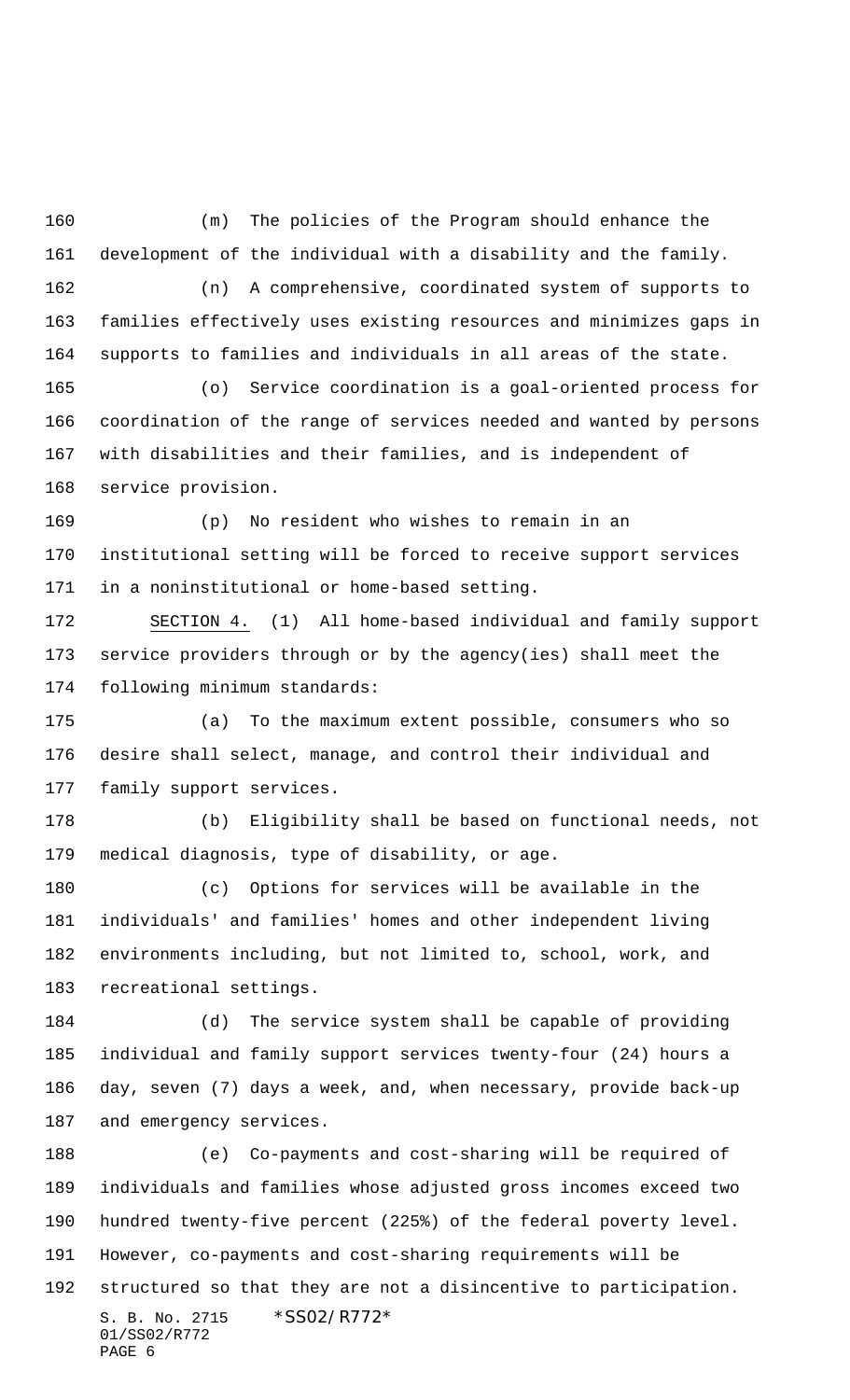(f) Each consumer's program of services will be based upon a mutually-agreed upon individual service plan jointly developed by the individual/family and the provider-agency. The individual/family will be given an opportunity to choose between different service delivery options including vouchers, consumer-directed individual provider models, and consumer-directed agency models. To the maximum extent possible, consumers will be able to select and to hire whomever they choose as personal assistants, including family members.

 (g) Consumers will be offered training on how to manage and coordinate their service program (e.g., select and dismiss their support service provider, financial management).

 (h) All providers of individual and family support services shall assure that consumers are fully informed of and accorded their rights and options with respect to selecting, managing, and changing their service providers and their rights to privacy and confidentiality. Consumers who are dissatisfied with their services have the right of appeal to the appropriate agency governing board.

 (i) All persons providing personal assistance shall be paid at least one hundred fifty percent (150%) of the federal minimum wage or a comparable daily rate and be offered health insurance and other benefits.

 (2) Eligibility for individual and family support services under this act shall be for persons of all ages who have a disability as defined in section 2.

 (3) A comprehensive assessment of support service needs shall be made for each applicant to determine eligibility for services and the applicant's ability to perform each activity of daily living and each instrumental activity of daily living. The applicant's self-evaluation of his or her needs and abilities, or the applicant's formal representative's evaluation of his or her needs, shall be an integral part of this assessment.

S. B. No. 2715 \*SS02/R772\* 01/SS02/R772 PAGE 7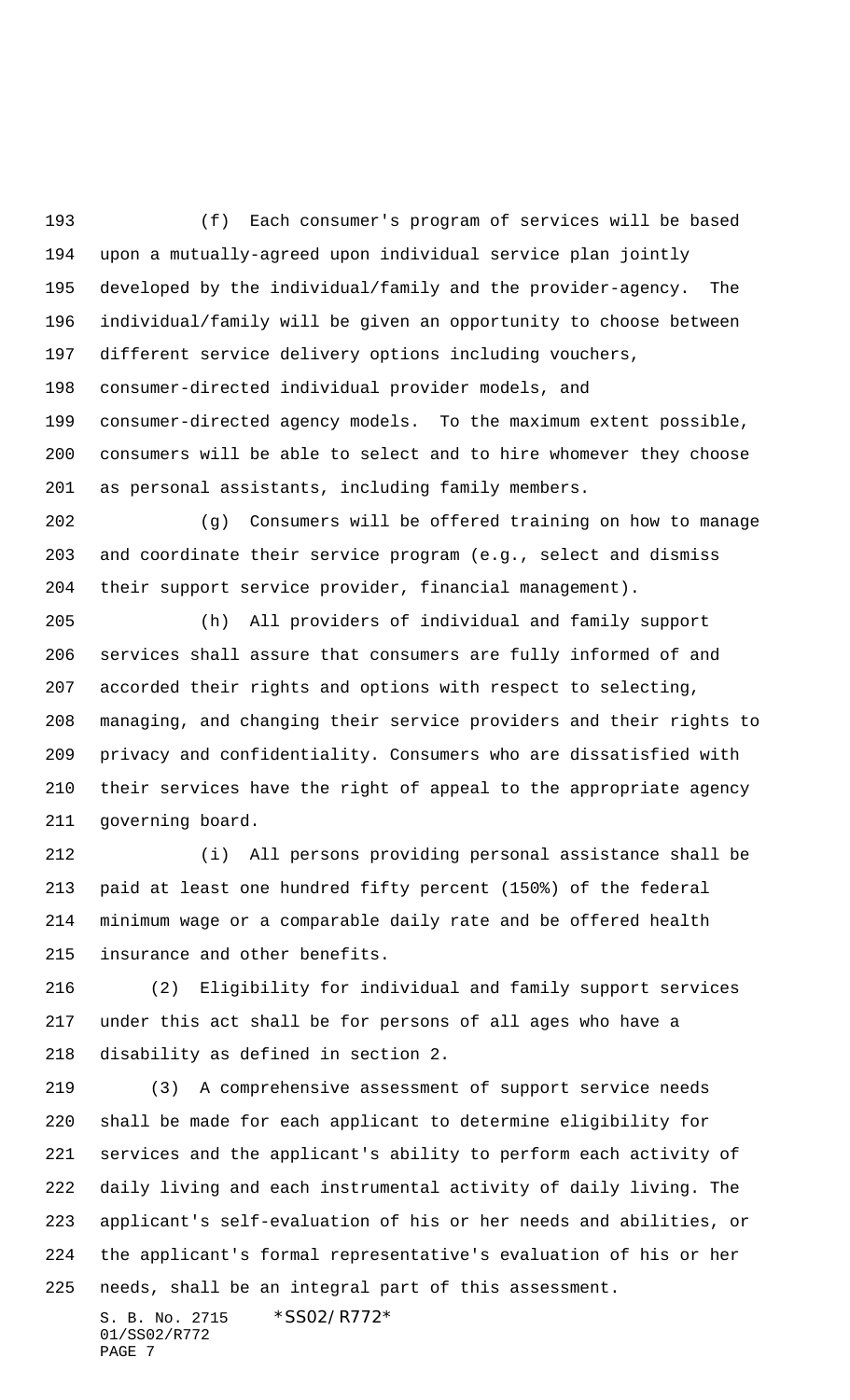(4) The Division of Medicaid shall establish a uniform instrument to assess eligibility for individual and family support services.

 (5) The consumer, or, where appropriate, their family, have the right to acquire the assessment from any public or private source that conducts said assessments.

 SECTION 5. (1) The State of Mississippi will create and expand home-based long-term care service opportunities so that, by June 30, 2009, every person with a disability who is currently using, or who is in need of, long-term care support services will have the option of receiving those services in a home-based setting. The conversion of the current system, and the creation of the additional options, shall be in compliance with the following schedule:

 (a) By June 30, 2002, at least twelve and one-half percent (12.5%) of the total number of persons with disabilities in need of long-term care support services will be given the opportunity to have those services provided in-home;

 (b) By June 30, 2003, at least twenty-five percent (25%) of the total number of persons with disabilities in need of long-term care support services will be given the opportunity to have those services provided in-home;

 (c) By June 30, 2004, at least thirty-seven and one-half percent (37.5%) of the total number of persons with disabilities in need of long-term care support services will be given the opportunity to have those services provided in-home;

 (d) By June 30, 2005, at least fifty percent (50%) of the total number of persons with disabilities in need of long-term care support services will be given the opportunity to have those services provided in-home;

 (e) By June 30, 2006, at least sixty-two and one-half percent (62.5%) of the total number of persons with disabilities

S. B. No. 2715 \* SS02/R772\* 01/SS02/R772 PAGE 8